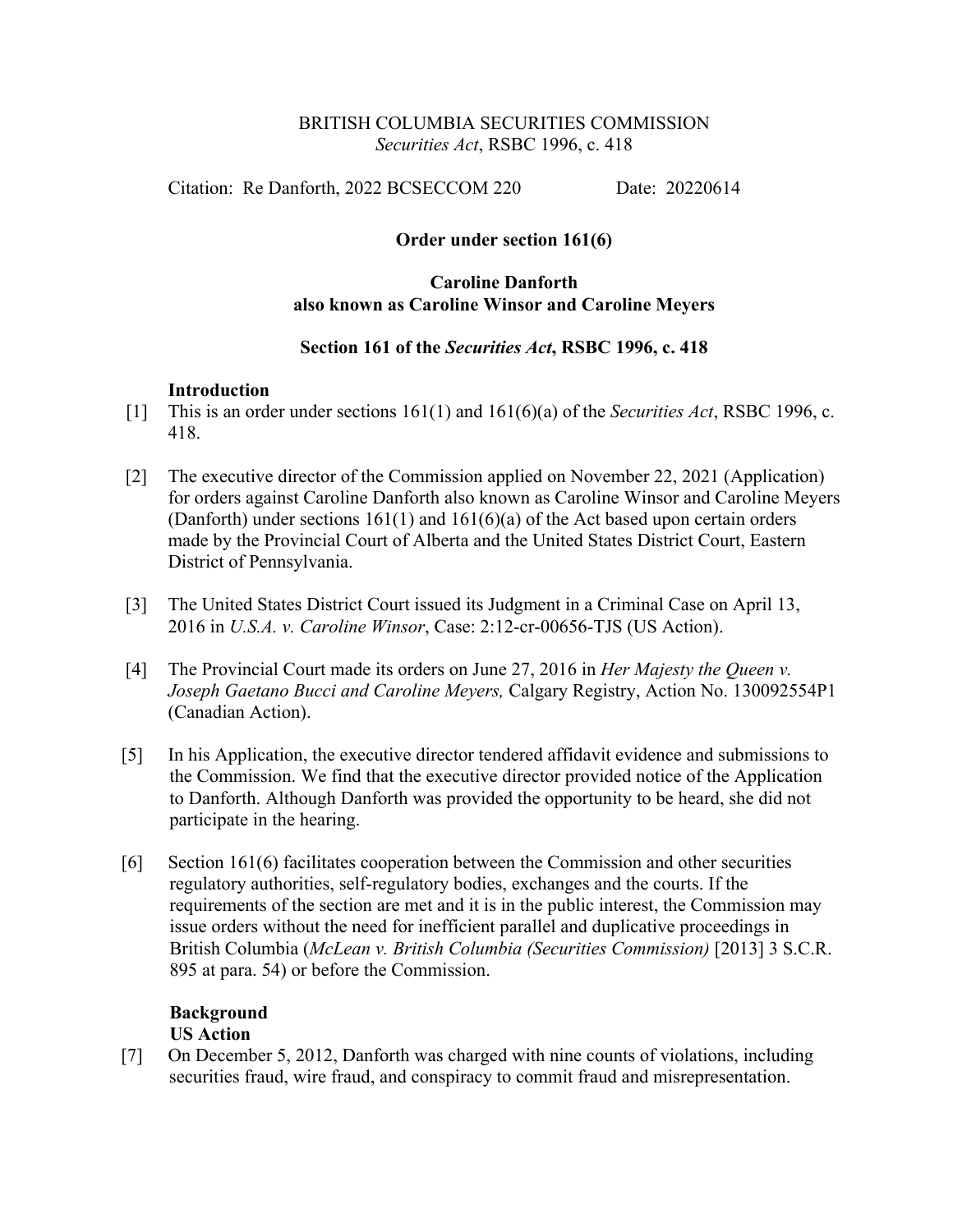- [8] Danforth pled guilty to conspiracy to commit fraud, misrepresentation, wire fraud, and securities fraud, and on April 13, 2016, Danforth was sentenced to:
	- (a) Time served;
	- (b) Supervised release for three years, to run concurrently with the sentence imposed in the Canadian criminal matter; and
	- (c) Fine of \$10,000.
- [9] Although the transcript of the sentence hearing in the US Action is under seal, the following facts are contained in the indictment for the counts Danforth pled guilty to:
	- (a) Danforth was the managing partner of International Securities Group Inc. (ISG). ISG was a Canadian corporation that purportedly provided administrative support services and handled regulatory filings for various Over the Counter Bulletin Board (OTCBB) and Pink Sheet-listed companies. Two of ISG's clients were FACT Corporation and Viosolar Inc. ISG was also FACT's largest shareholder.
	- (b) Viosolar was a Canadian corporation with its principal place of business in Athens, Greece. Visolar's securities were traded on the OTCBB and the OTC Link. FACT was a Colorado corporation with its principal place of business in New Jersey, and its securities were traded on the OTC Link.
	- (c) From approximately July 2008 through October 2008, Danforth and others conspired and agreed to willfully and knowingly, directly and indirectly, use and employ manipulative devices to defraud, make untrue statements of material facts and omitting material facts necessary to make the statements not misleading, and engaging in acts, practices, and courses of business which operated and would operate as a fraud, in connection with the purchase and sale of a security.
	- (d) As part of a conspiracy, Danforth and her co-conspirators sought to generate illegal proceeds by causing manipulative market activity in Viosolar and FACT stock, by:
		- (i) agreeing to engage in manipulative and deceptive securities transactions to artificially increase the sales volume and price of Viosolar and FACT stock;
		- (ii) agreeing to bribe brokers to purchase and hold, on behalf of their retail customers, Viosolar and FACT stock;
		- (iii)agreeing to coordinate manipulative trading activity by issuing press relates to provide a false pretext for the increased volume and price of Viosolar and FACT stock; and
		- (iv)using wires and facilitates of interstate and foreign commerce in furtherance of the conspiracy.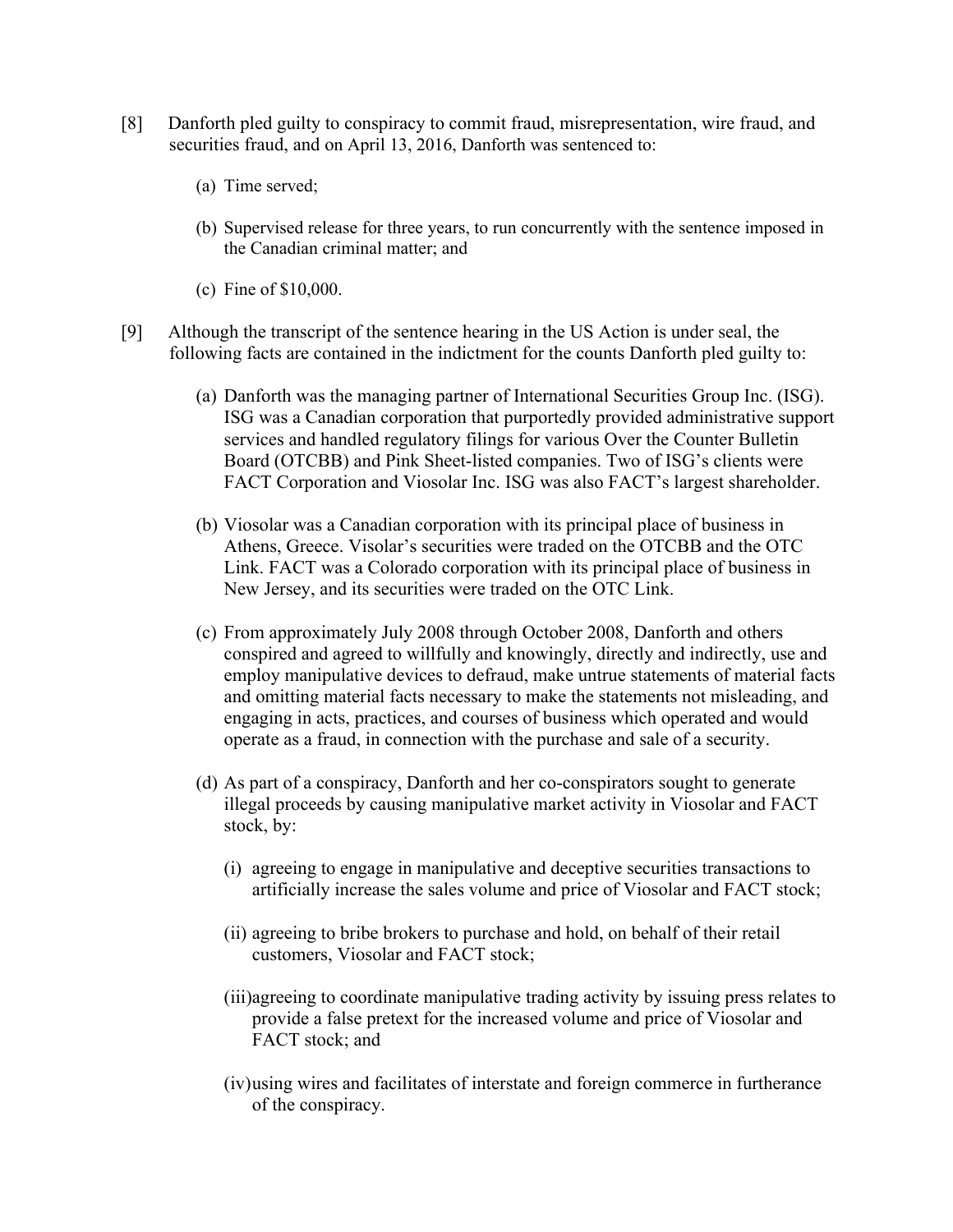- (e) In furtherance of the conspiracy, Danforth:
	- (i) held many phone calls with co-conspirators, a cooperating government witness, and others. On these calls, Danforth provided information and discussed and made plans to further the stock manipulation scheme of FACT and Viosolar securities.
	- (ii) used emails to discuss and attach press releases about FACT, and the "time line" for the stock buying campaign in FACT.
	- (iii)wired money from ISG in Canada to make test purchases of stock in FACT and Viosolar.

## **Canadian Action**

- [10] On September 9, 2015, Danforth was charged with four offences, including unregistered trading, distribution of securities without filing a prospectus, engaging in conduct relating to securities that resulted or contributed to a false or misleading appearance of trading activity, and engaging in conduct that resulted or contributed to an artificial price for securities.
- [11] On December 7, 2015, Danforth pled guilty to all counts in the Criminal Information. On June 27, 2016, Danforth received a two year jail sentence, as well as permanent market bans.
- [12] In an agreed statement of facts Danforth admitted, and the Provincial Court found, that:
	- (a) Coastal Pacific Mining (Coastal) was incorporated on March 27, 2007 in Alberta at the direction of Joseph Bucci and Michael Vlahovic.
	- (b) All or most of the corporate activities for Coastal took place at or through Danforth's company, ISG, under the direction of Bucci or Vlahovic.
	- (c) Coastal was described in public filings as an exploration stage mining company. Throughout its history, Coastal had no revenues nor full-time employees, and incurred repeated operating losses.
	- (d) In 2007, on instructions from Bucci and Vlahovic, Danforth directed and assisted her staff with preparing and filing a registration statement for Coastal with the SEC. No reference was made in that filing regarding Bucci's and Vlahovic's control and direction over Coastal.
	- (e) In early 2008, Danforth, Bucci, and Vlahovic arranged for 5.5 million Coastal shares to be issued from treasury in the names of friends and acquaintances (Seed Shares and Seed Shareholders). Many of the share certificates for the Seed Shares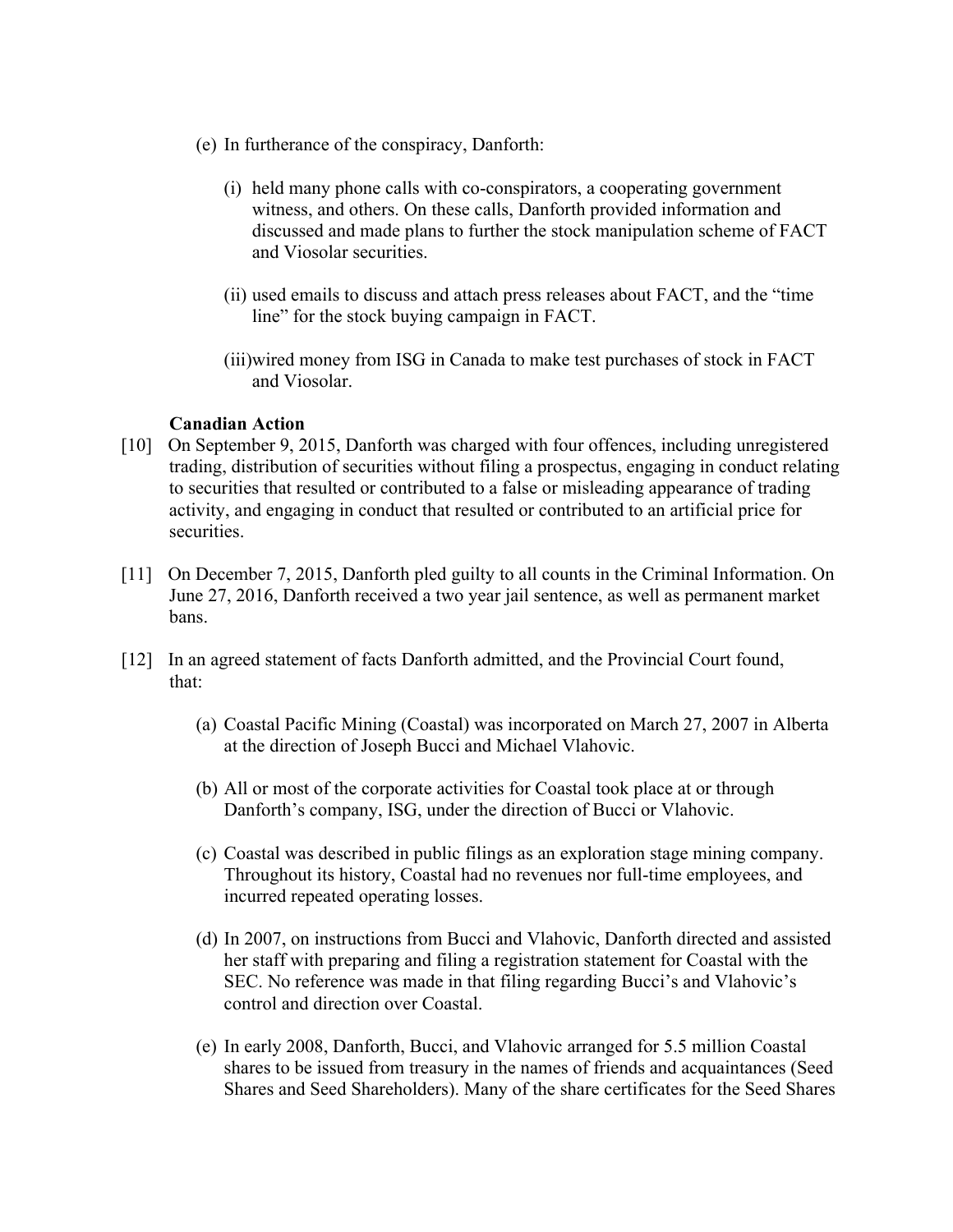were held at ISG offices. Despite the shares' issuance to the Seed Shareholders, Danforth, Bucci, and Vlahovic had effective control over the majority of these shares.

- (f) From late 2009 into mid-2010, Danforth and Bucci sought out buyers for Coastal. In May 2010, Danforth and Bucci began talking with British Columbia residents including Lawrence Chang. Chang offered to purchase the majority of the free trading shares of Coastal (Float). The terms of Chang's offer were finalized in September 2010 at a meeting in Calgary attended by Danforth and Bucci, where they discussed, a plan to transfer the control and direction over the Float to Chang. In particular:
	- (i) Chang would arrange to heavily promote Coastal with a view to increasing trading volumes, drive up the stock price, and then sell the Float into the market;
	- (ii) the amount that Danforth, Bucci, and Coastal could earn from the proceeds of the Plan for exchanging the Float; and
	- (iii)Chang provided Danforth with a list of offshore entities, into whose names the Coastal Float was to be transferred. The majority of these entities were controlled by Chang and others.
- (g) Eventually, all free-trading Coastal shares, except the limited amount that were in the hands of the general public, were transferred by Danforth and Bucci to the entities identified by Chang or a lawyer, Luis Carrillo.
- (h) On September 23, 2010, Danforth received a series of press releases from Bucci that were to be issued in conjunction with the promotional campaign orchestrated by Chang. At the time, there was zero trading activity in Coastal and the events described in the press releases had yet to happen.
- (i) Danforth knew that the purpose of the promotional campaign was to create a false appearance of trading activity in Coastal, and an artificial price for the shares.
- (j) Between October 6 and November 5, 2010, Coastal issued 15 news releases as part of the promotional campaign.
- (k) Following the issuance of the first news releases, and building with the others, Coastal shares went from zero trades and no value to significant trading volumes and prices. On November 1, 2010, approximately 60,000,000 shares of Coastal traded and the share price closed at \$0.50 per share. After the campaign, Coastal share volumes and prices crashed to almost nothing. In the end, over 12,000 shareholders invested in Coastal.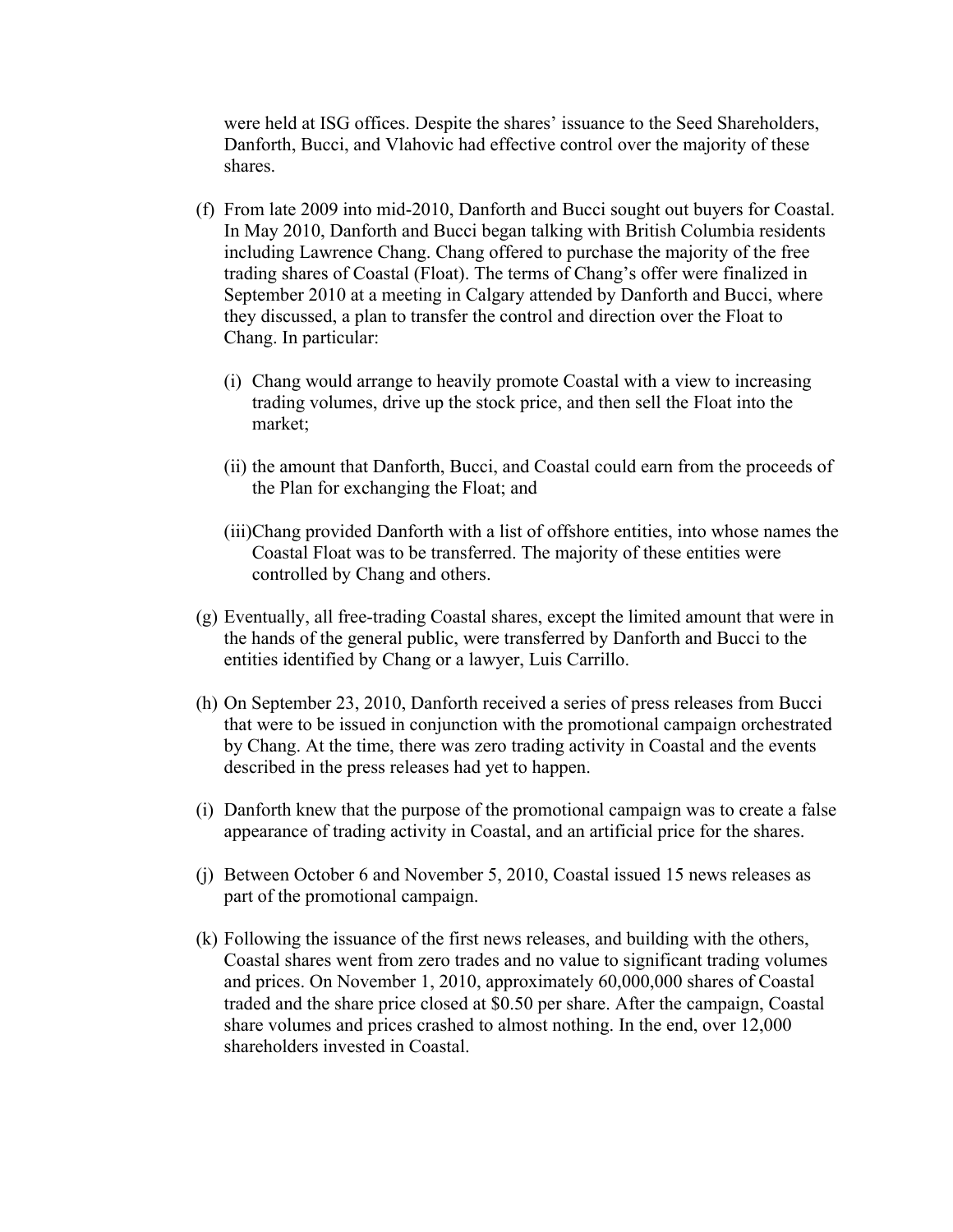- (l) Chang was to move up to \$2 million in funds from the proceeds of the campaign to Coastal. Pursuant to this agreement, Chang wired \$1.1 million to Coastal.
- (m)During the campaign, at the request of Chang, Danforth sold 2.5 million Coastal shares from her account into the market, for proceeds of \$900,450. From these funds, the Seed Shareholders, creditors and finder's fees were paid. Danforth received approximately \$366,000 out of these funds as compensation.
- (n) At no time was Danforth registered with the executive director of the Alberta Securities Commission (ASC) to trade in or act as a dealer in relation to any securities. No preliminary prospectus or prospectus was ever filed with the ASC by anyone for any trades in the securities of Coastal.
- (o) Danforth engaged in a course of conduct relating to Coastal that she knew or reasonably ought to have known would result in both a false or misleading appearance of trading activity and an artificial price for Coastal securities.

## **Analysis and Order**

- [13] The Commission is established under the Act to regulate the capital markets in British Columbia. Central to the Commission's mandate under the Act is to protect the investing public from those who would take advantage of them, and to preserve investor confidence in the regulated capital markets.
- [14] It is clear from the foregoing facts, and Danforth's admitted participation in the schemes resulting in the US Action, and the Canadian Action, that Danforth is a risk to the capital markets. She has participated on more than one occasion in sophisticated market manipulations in an attempt to deceive unwitting market participants.
- [15] We have no difficulty in finding that, given her convictions in both the United States, as well as in Alberta, for her involvement in market manipulations of publicly traded securities, Danforth is unfit to participate in the capital markets of British Columbia. Permanent prohibitions are warranted.
- [16] We find that it is in the public interest to order that:
	- (a) under section  $161(1)(d)(i)$ , Danforth resign any position she holds as a director or officer of an issuer or registrant;
	- (b) Danforth is permanently prohibited:
		- (i) under section  $161(1)(b)(ii)$ , from trading in or purchasing any securities or derivatives, a specified security or derivative or a specified class of securities or class of derivatives;
		- (ii) under section  $161(1)(c)$ , from relying on any of the exemptions set out in this Act, the regulations or a decision;